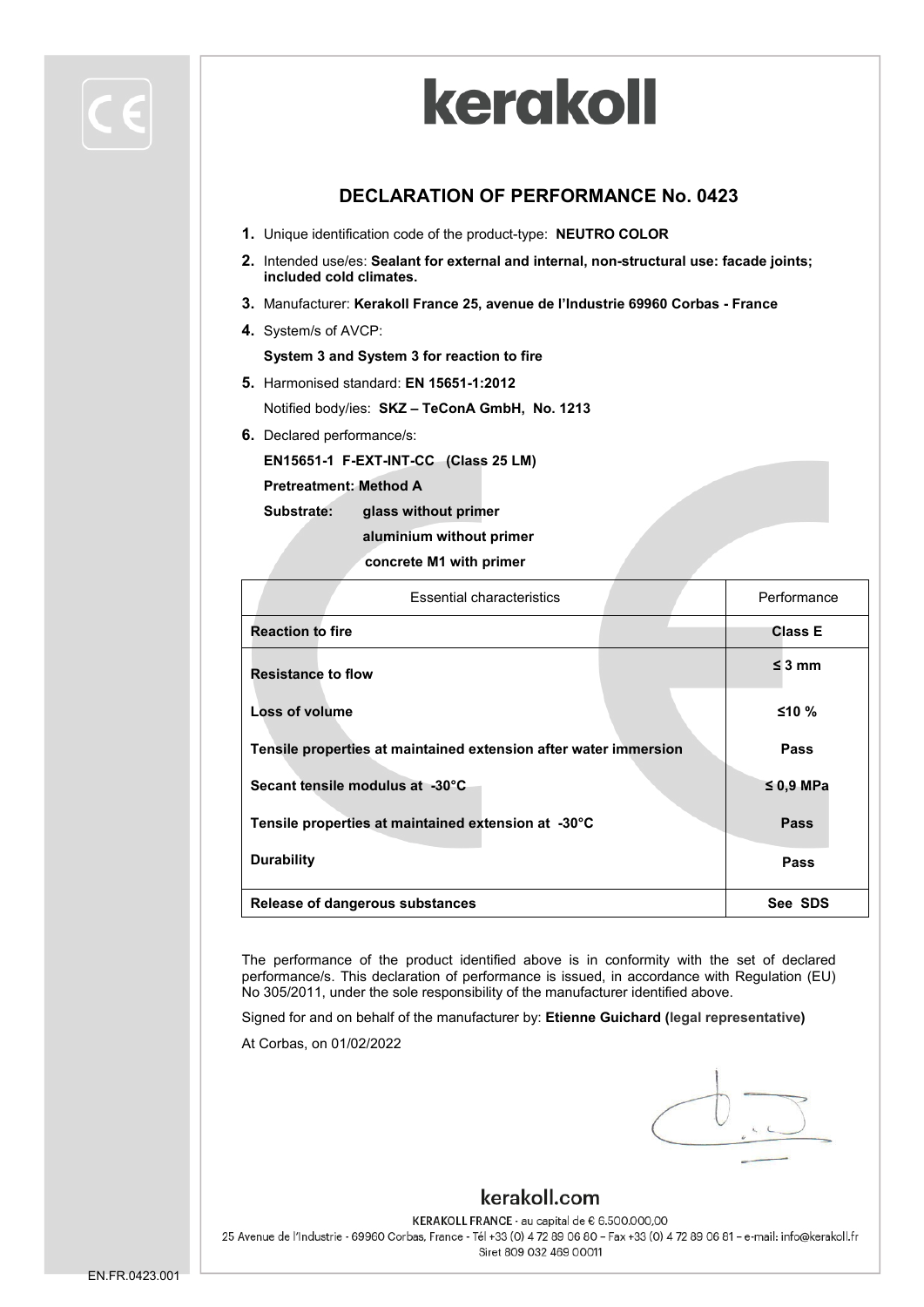

#### **DECLARATION OF PERFORMANCE No. 0423**

- **1.** Unique identification code of the product-type: **NEUTRO COLOR**
- **2.** Intended use/es: **Sealant used for sealing glazing applications; included cold climates.**
- **3.** Manufacturer: **Kerakoll France 25, avenue de l'Industrie 69960 Corbas - France**
- **4.** System/s of AVCP:

**System 3 and System 3 for reaction to fire**

- **5.** Harmonised standard: **EN 15651-2:2012** Notified body/ies: **SKZ – TeConA GmbH, No. 1213**
- **6.** Declared performance/s:

**EN15651-2 G-CC (Class 25LM)**

**Pretreatment: Method A** 

**Substrate: glass without primer**

 **aluminium without primer**

| <b>Essential characteristics</b>                                |  | Performance     |
|-----------------------------------------------------------------|--|-----------------|
| <b>Reaction to fire</b>                                         |  | <b>Class E</b>  |
| <b>Resistance to flow</b>                                       |  | $\leq$ 3 mm     |
| Loss of volume                                                  |  | $≤10%$          |
| Secant tensile modulus at -30°C                                 |  | $\leq 0.9$ MPa  |
| Tensile properties at maintained extension at -30°C             |  | <b>Pass</b>     |
| Adhesion/cohesion properties after exposure to artificial light |  | Pass            |
| <b>Elastic recovery</b>                                         |  | $\geq 60 \%$    |
| <b>Durability</b>                                               |  | Pass            |
| Release of dangerous substances                                 |  | <b>Vedi SDS</b> |

The performance of the product identified above is in conformity with the set of declared performance/s. This declaration of performance is issued, in accordance with Regulation (EU) No 305/2011, under the sole responsibility of the manufacturer identified above.

kerakoll.com

Signed for and on behalf of the manufacturer by: **Etienne Guichard (legal representative)**

At Corbas, on 01/02/2022

KERAKOLL FRANCE - au capital de € 6.500.000,00 25 Avenue de l'Industrie - 69960 Corbas, France - Tél +33 (0) 4 72 89 06 80 - Fax +33 (0) Siret 809 032 469 00011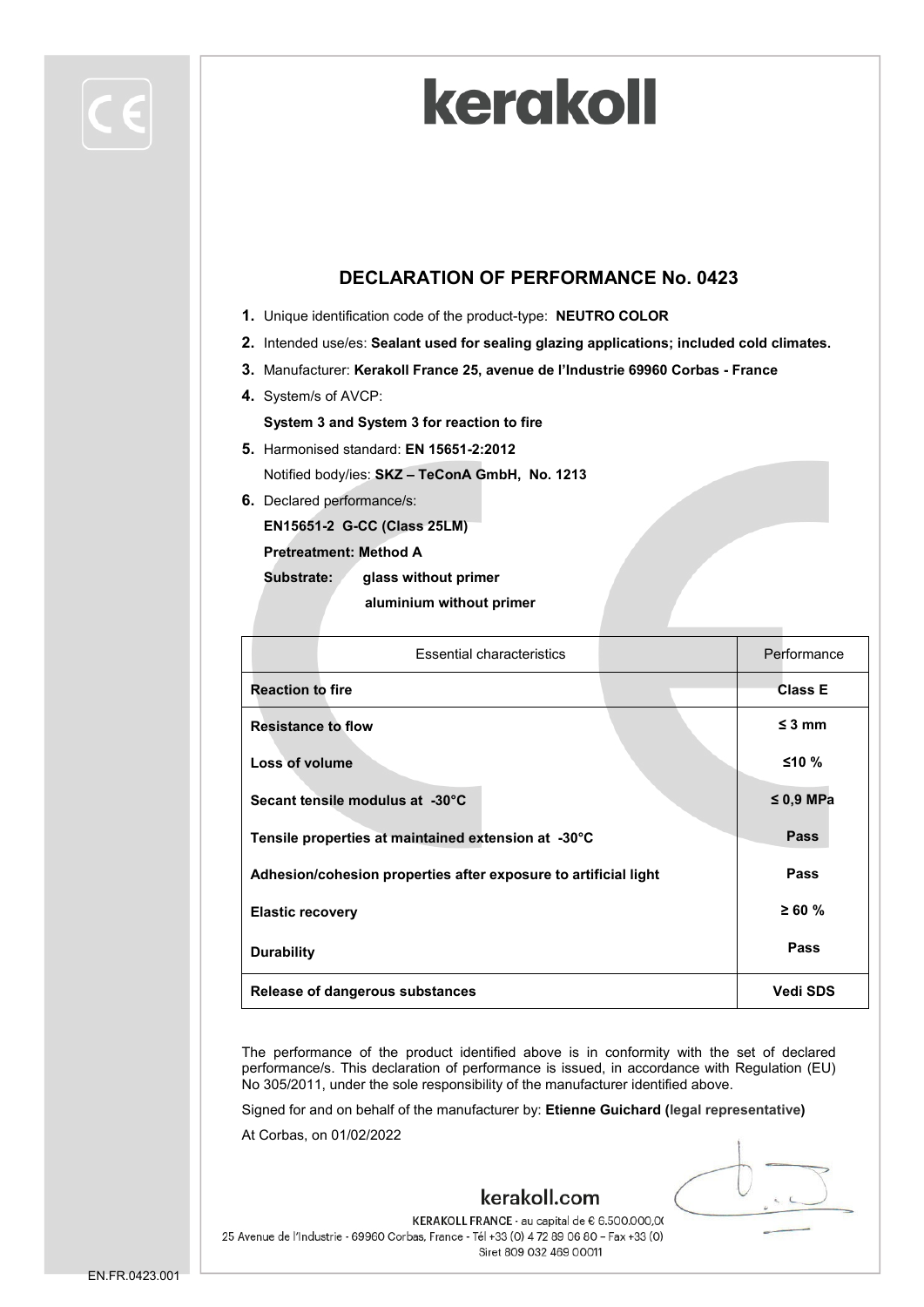

#### **DECLARATION OF PERFORMANCE No. 0423**

- **1.** Unique identification code of the product-type: **NEUTRO COLOR**
- **2.** Intended use/es: **Sealant for non-structural use: sanitary joints .**
- **3.** Manufacturer: **Kerakoll France 25, avenue de l'Industrie 69960 Corbas - France**
- **4.** System/s of AVCP:

**System 3 and System 3 for reaction to fire**

- **5.** Harmonised standard: **EN 15651-3:2012** Notified body/ies: **SKZ – TeConA GmbH, No. 1213**
- **6.** Declared performance/s:

**EN15651-3 S (Class XS1)**

**Pretreatment: Method A** 

**Substrate: glass without primer aluminium without primer**

| <b>Essential characteristics</b>                                    | Performance    |
|---------------------------------------------------------------------|----------------|
| <b>Reaction to fire</b>                                             | <b>Class E</b> |
| <b>Resistance to flow</b>                                           | $\leq$ 3 mm    |
| Loss of volume                                                      | $≤ 10%$        |
| Tensile properties at maintained extension after immersion in water | Pass           |
| Microbiological growth                                              |                |
| <b>Durability</b>                                                   | Pass           |
| Release of dangerous substances                                     | See SDS        |

The performance of the product identified above is in conformity with the set of declared performance/s. This declaration of performance is issued, in accordance with Regulation (EU) No 305/2011, under the sole responsibility of the manufacturer identified above.

Signed for and on behalf of the manufacturer by: **Etienne Guichard (legal representative)**

At Corbas, on 01/02/2022

### kerakoll.com

KERAKOLL FRANCE - au capital de € 6.500.000,00 25 Avenue de l'Industrie - 69960 Corbas, France - Tél +33 (0) 4 72 89 06 80 - Fax +33 (0) 4 72 89 06 81 - e-mail: info@kerakoll.fr Siret 809 032 469 00011